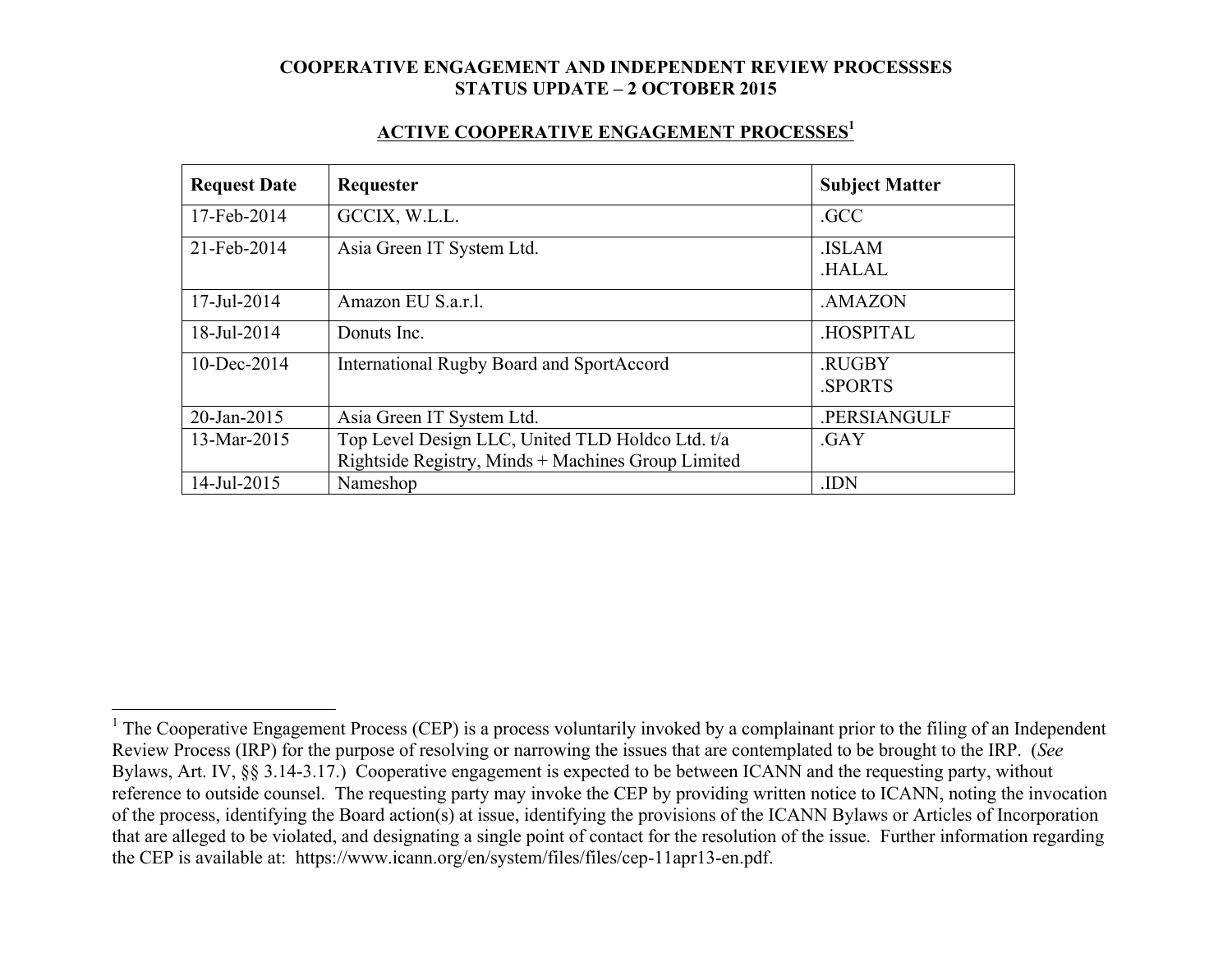### **RECENTLY CLOSED COOPERATIVE ENGAGEMENT PROCESS**

| <b>Request Date</b> | Requester                                | <b>Subject Matter</b> | <b>IRP Filing Deadline</b> |
|---------------------|------------------------------------------|-----------------------|----------------------------|
| 12-June-2015        | Schwarz Domains & Services GmbH & Co. KG | .SCHWARZGROUP         | $N/A$ (Withdrawn)          |
| $16$ -Dec-2014      | AC Webconnecting Holding B.V.            | .CAM                  | 14 October 2015            |

 

<sup>&</sup>lt;sup>2</sup> The CEP process provides that "[i]f ICANN and the requester have not agreed to a resolution of the issues upon the conclusion of the cooperative engagement process, or if issues remain for a request for independent review, the requestor's time to file a request for independent review designated in the Bylaws shall be extended for each day of the cooperative engagement process, but in no event, absent mutual written agreement by the parties, shall the extension be for more than fourteen (14) days." (https://www.icann.org/en/system/files/files/cep-11apr13-en.pdf)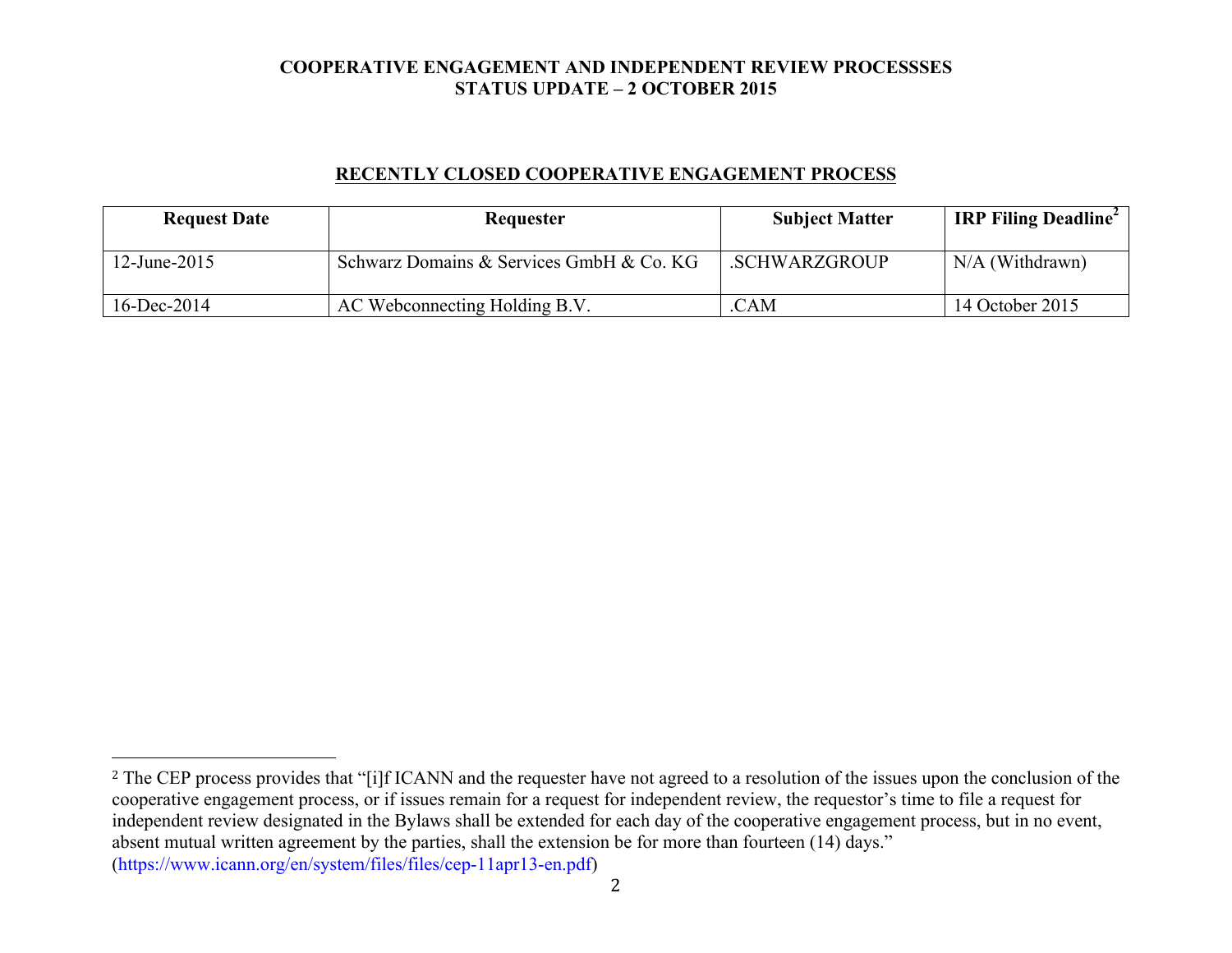### **ACTIVE INDEPENDENT REVIEW PROCESSES<sup>3</sup>**

| <b>Date</b><br><b>ICANN</b><br><b>Received</b><br><b>Notice of</b><br><b>IRP</b> | Date IRP<br><b>Commenced</b><br>by ICDR | Requester                                                                                              | <b>Subject Matter</b> | <b>Status</b>                                                                                                                                                                                                                                                                                                                                                                                                                                             |
|----------------------------------------------------------------------------------|-----------------------------------------|--------------------------------------------------------------------------------------------------------|-----------------------|-----------------------------------------------------------------------------------------------------------------------------------------------------------------------------------------------------------------------------------------------------------------------------------------------------------------------------------------------------------------------------------------------------------------------------------------------------------|
| $11$ -Jun-2014                                                                   | 13-Jun-2014                             | Vistaprint Limited<br>https://www.icann.org/resources/pa<br>ges/vistaprint-v-icann-2014-06-19-<br>$en$ | .WEBS                 | Panel Selection: The full Panel was confirmed on<br>13 January 2015.<br>Materials: Written submissions, Declaration(s), and<br>Scheduling Orders are posted at<br>https://www.icann.org/resources/pages/vistaprint-v-<br>icann-2014-06-19-en<br>Hearing(s): The hearing took place on 28 May<br>2015; Please be advised that the IRP Panel has<br>requested and received an extension from ICDR to<br>provide its Declaration on or about 9 October 2015. |

3

<sup>&</sup>lt;sup>3</sup> The Independent Review Process (IRP) is a process by which any person materially affected by a decision or action by the Board that he or she asserts is inconsistent with the Articles of Incorporation or Bylaws may submit a request for independent review of that decision or action. (*See* Bylaws, Art. IV, § 3.) In order to be materially affected, the person must suffer injury or harm that is directly and causally connected to the Board's alleged violation of the Bylaws or the Articles of Incorporation, and not as a result of third parties acting in line with the Board's action. Further information regarding the IRP is available at: https://www.icann.org/resources/pages/mechanisms-2014-03-20-en.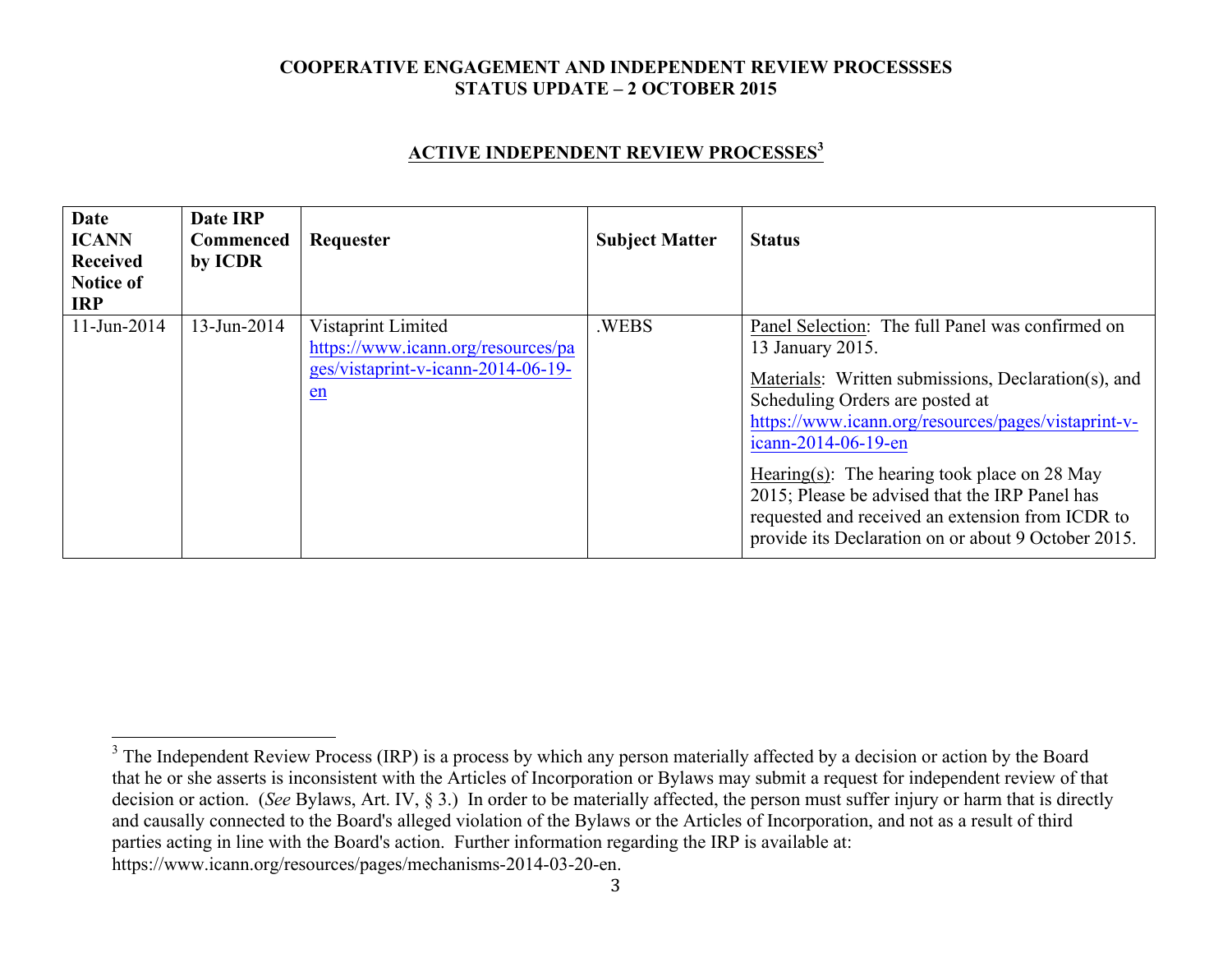| <b>Date</b>                    | <b>Date IRP</b> |                                                                                                          |                       |                                                                                                                                                                                                                                                                                                                                                                       |
|--------------------------------|-----------------|----------------------------------------------------------------------------------------------------------|-----------------------|-----------------------------------------------------------------------------------------------------------------------------------------------------------------------------------------------------------------------------------------------------------------------------------------------------------------------------------------------------------------------|
| <b>ICANN</b>                   | Commenced       | Requester                                                                                                | <b>Subject Matter</b> | <b>Status</b>                                                                                                                                                                                                                                                                                                                                                         |
| <b>Received</b>                | by ICDR         |                                                                                                          |                       |                                                                                                                                                                                                                                                                                                                                                                       |
| <b>Notice of</b><br><b>IRP</b> |                 |                                                                                                          |                       |                                                                                                                                                                                                                                                                                                                                                                       |
| 17-Jul-2014                    | 24-Jul-2014     | Merck KGaA<br>https://www.icann.org/resources/pa<br>ges/merck-v-icann-2014-07-22-en                      | .MERCK<br>.MERCKMSD   | Panel Selection: The full Panel was confirmed on<br>10 March 2015.<br>Materials: Written submissions, Declaration(s), and<br>Scheduling Orders are posted at<br>https://www.icann.org/resources/pages/merck-v-<br>icann-2014-07-22-en<br>Hearing(s): Panel determined that no final hearing<br>will be held; awaiting Final Declaration.                              |
| 21-Sept-2014                   | 22-Sept-2014    | Dot Registry, LLC<br>https://www.icann.org/resources/pa<br>ges/dot-registry-v-icann-2014-09-<br>$25$ -en | .INC<br>.LLC<br>.LLP  | Panel Selection: The full Panel was confirmed on 5<br>February 2015.<br>Materials: Written submissions, Declaration(s), and<br>Scheduling Orders are posted at<br>https://www.icann.org/resources/pages/dot-registry-<br>v-icann-2014-09-25-en<br>Hearing(s): Procedural hearing took place on $19$<br>February 2015; no further hearings are currently<br>scheduled. |
| 8-Oct-2014                     | 13-Oct-2014     | Donuts Inc.<br>https://www.icann.org/resources/pa<br>ges/donuts-v-icann-2014-10-13-en                    | .RUGBY<br>.SPORTS     | Panel Selection: The full Panel was confirmed on 7<br>April 2015.<br>Materials: Written submissions, Declaration(s), and<br>Scheduling Orders are posted at<br>https://www.icann.org/resources/pages/donuts-v-<br>icann-2014-10-13-en<br>Hearing(s): Preliminary hearing took place on $14$<br>July 2015; hearing scheduled for 8 October 2015.                       |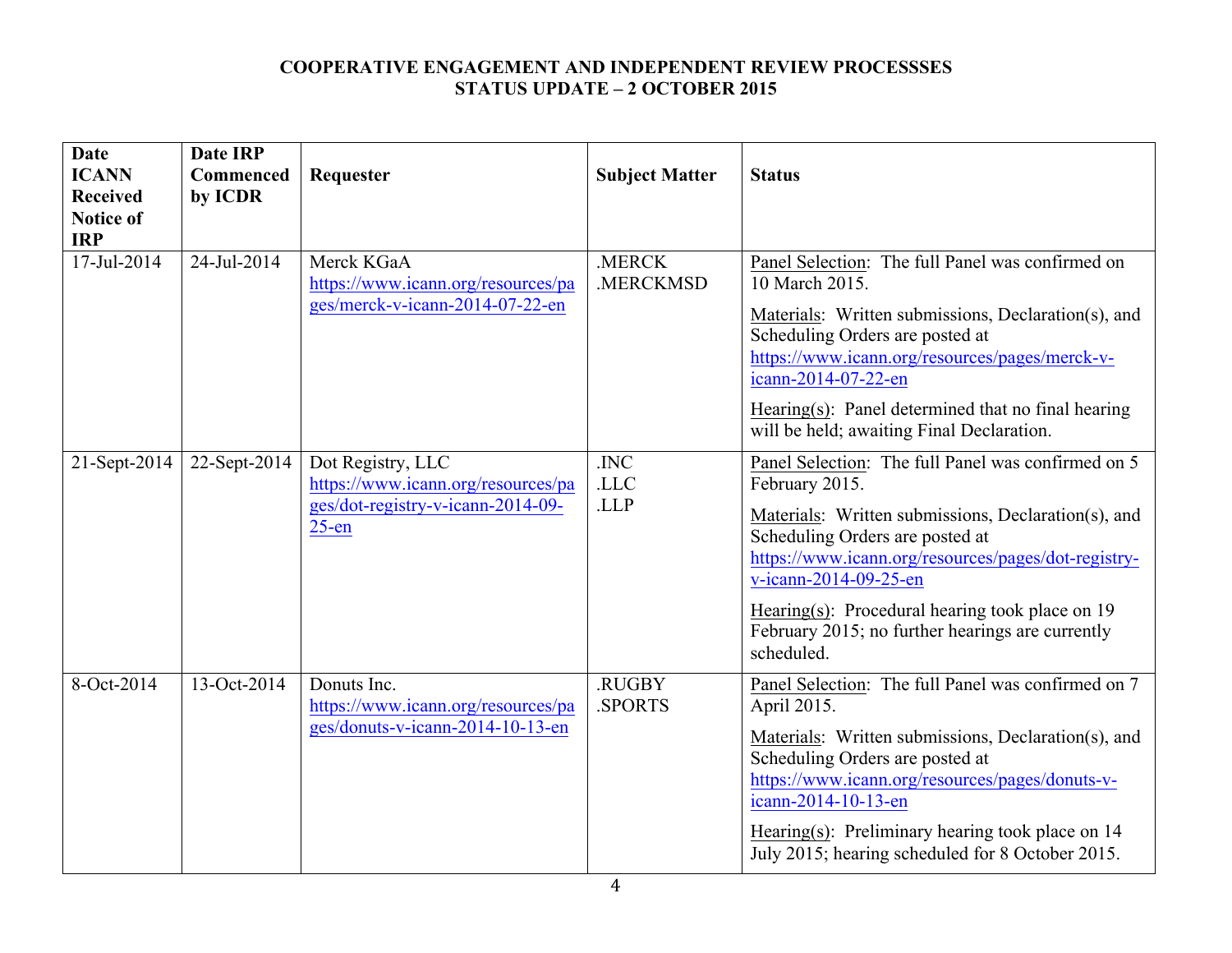| <b>Date</b><br><b>ICANN</b><br><b>Received</b><br><b>Notice of</b><br><b>IRP</b> | <b>Date IRP</b><br>Commenced<br>by ICDR | Requester                                                                                                                                                                                                                  | <b>Subject Matter</b>                          | <b>Status</b>                                                                                                                                                                                                                                                                                             |
|----------------------------------------------------------------------------------|-----------------------------------------|----------------------------------------------------------------------------------------------------------------------------------------------------------------------------------------------------------------------------|------------------------------------------------|-----------------------------------------------------------------------------------------------------------------------------------------------------------------------------------------------------------------------------------------------------------------------------------------------------------|
| 5-Dec-2014                                                                       | 8-Dec-2014                              | <b>Gulf Cooperation Council</b><br>https://www.icann.org/resources/pa<br>ges/gcc-v-icann-2014-12-06-en                                                                                                                     | .PERSIANGULF                                   | Panel Selection: Emergency Panelist appointed on<br>10 December 2014; the two parties have selected<br>Panelists, who are now in the process of selecting<br>the third Panelist.                                                                                                                          |
|                                                                                  |                                         |                                                                                                                                                                                                                            |                                                | Materials: Written submissions, Declaration(s), and<br>Scheduling Orders are posted at<br>https://www.icann.org/resources/pages/gcc-v-icann-<br>2014-12-06-en                                                                                                                                             |
|                                                                                  |                                         |                                                                                                                                                                                                                            |                                                | Hearing(s): No hearings are currently scheduled.                                                                                                                                                                                                                                                          |
| 10-Mar-2015<br>(.HOTEL)<br>13-Mar-2015<br>(ECO)                                  | 12-Mar-2015                             | Despegar Online SRL; Donuts, Inc.<br>Spring McCook, LLC; Famous<br>Four Media Limited-dot Hotel<br>Limited; Fegistry, LLC; and Radix<br>FZC (.HOTEL) and Little Birch,<br>LLC and Minds + Machines Group<br>Limited (.ECO) | HOTEL, ECO<br>[consolidated on<br>12 May 2015] | Panel Selection: Full Panel was confirmed on 30<br>July 2015.<br>Materials: Written submissions, Declaration(s),<br>and Scheduling Orders are posted at<br>https://www.icann.org/resources/pages/various-v-<br>icann-eco-hotel-2015-09-02-en<br>Hearing(s): Hearing is scheduled for 23 November<br>2015. |
| $19$ -Mar-2015                                                                   | 24-Mar-2015                             | Dot Sport Limited                                                                                                                                                                                                          | .SPORT                                         | Panel Selection: Full Panel was confirmed on 3<br>September 2015.<br>Materials: Written submissions, Declaration(s),<br>and Scheduling Orders are posted at<br>https://www.icann.org/resources/pages/accountab<br>ility/irp-en.<br>Hearing(s): Administrative hearing took place on 28<br>September 2015. |